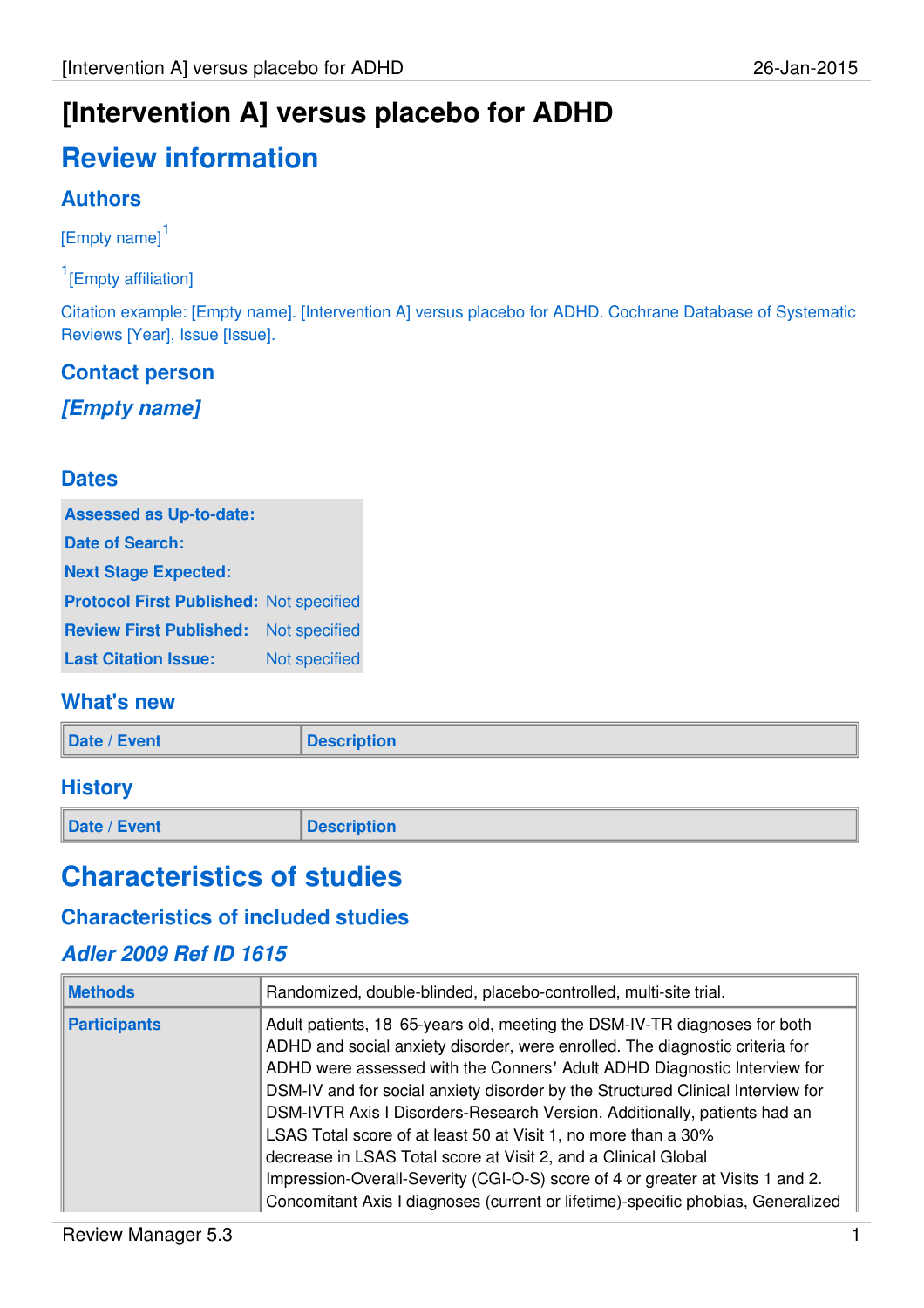|                      | Anxiety Disorder (GAD), and dysthymia were allowed. Current diagnosis of major<br>depressive disorder was allowed only if diagnosed more than 6 months before<br>Visit 1. Exclusionary criteria included current or lifetime diagnosis of<br>obsessive-compulsive disorder, bipolar affective disorder, psychosis, factitious<br>disorder, or somatoform disorders, and/or current diagnosis of panic disorder,<br>posttraumatic stress disorder, or an eating alcohol, drugs of abuse, or<br>prescription medication abuse meeting DSM-IV-TR criteria were also excluded. |  |
|----------------------|----------------------------------------------------------------------------------------------------------------------------------------------------------------------------------------------------------------------------------------------------------------------------------------------------------------------------------------------------------------------------------------------------------------------------------------------------------------------------------------------------------------------------------------------------------------------------|--|
| <b>Interventions</b> | PBO 2 weeks and then ATX 14 weeks                                                                                                                                                                                                                                                                                                                                                                                                                                                                                                                                          |  |
| <b>Outcomes</b>      | ADHD symptoms, social anxiety, function, QoL, adverse events                                                                                                                                                                                                                                                                                                                                                                                                                                                                                                               |  |
| <b>Notes</b>         | <b>Ref ID 1615</b>                                                                                                                                                                                                                                                                                                                                                                                                                                                                                                                                                         |  |

#### Risk of bias table

| <b>Bias</b>                                                  | <b>Authors'</b><br>judgement | <b>Support for judgement</b>                                           |
|--------------------------------------------------------------|------------------------------|------------------------------------------------------------------------|
| Random sequence generation (selection   Low risk<br>bias)    |                              | Computer algorithm that blindly assigned patients<br>to ATX or PBO 1:1 |
| Allocation concealment (selection bias)                      | Low risk                     | locked database                                                        |
| Blinding of participants and personnel<br>(performance bias) | Low risk                     | Double-blinded                                                         |
| Blinding of outcome assessment<br>(detection bias)           | Low risk                     | Double-blinded                                                         |
| Incomplete outcome data (attrition bias)                     | Low risk                     | Drop out high but are described                                        |
| Selective reporting (reporting bias)                         | Low risk                     | None detected                                                          |
| Other bias                                                   | Low risk                     | None detected                                                          |

**Footnotes** 

### **Characteristics of excluded studies**

**Footnotes** 

### **Characteristics of studies awaiting classification**

Footnotes

### **Characteristics of ongoing studies**

**Footnotes** 

## **Summary of findings tables**